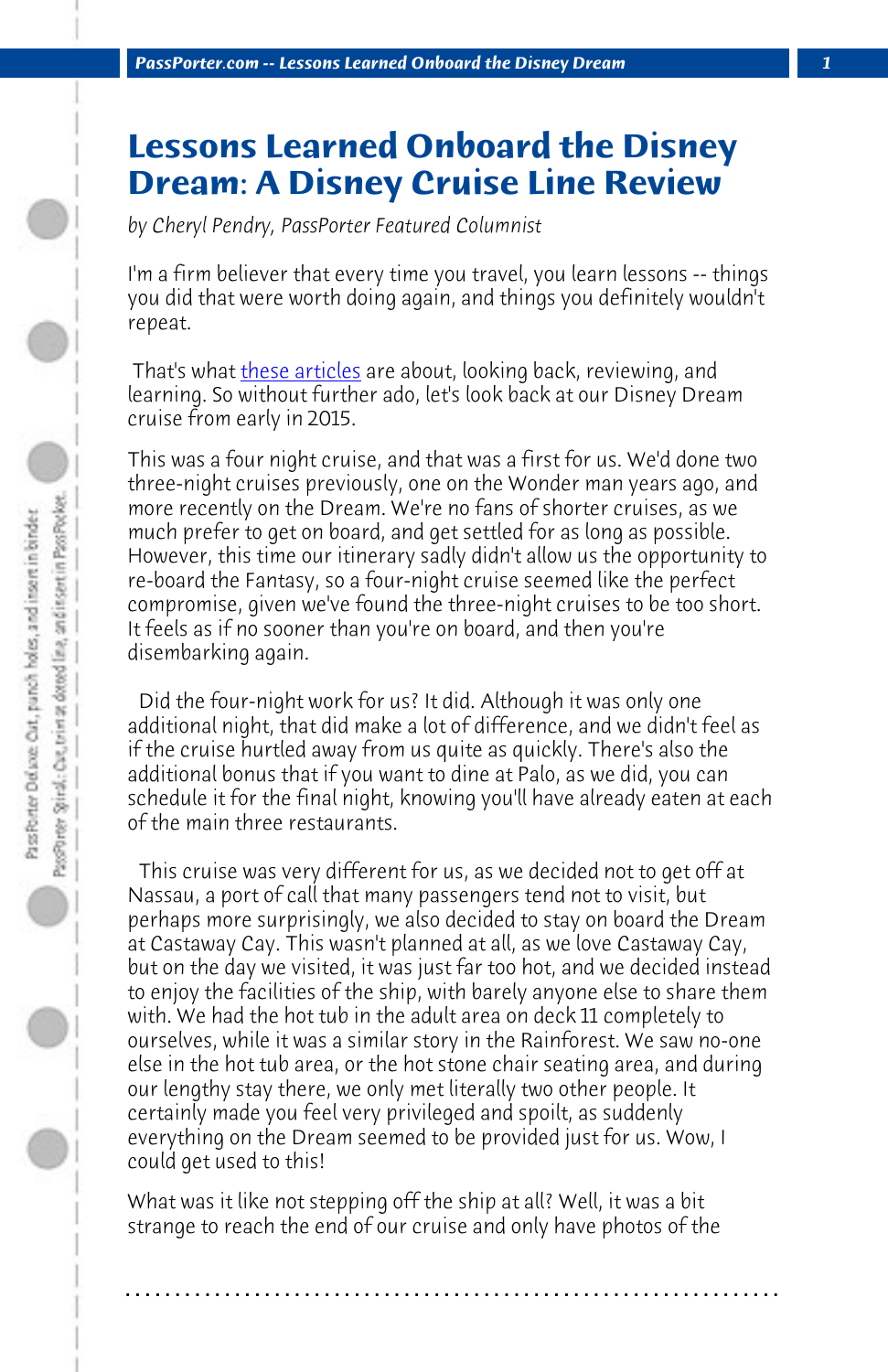*PassPorter.com -- Lessons Learned Onboard the Disney Dream (continued) 2*

Dream from Port Canaveral, so I think perhaps we would at least get off somewhere, however briefly, as I did miss having those shots. However, aside from that, it wasn't a problem, as the ship is so vast, and there's always something to do or see.

 This was a different cruise to any other we'd been on, as it included the runDisney Castaway Cay Challenge, which was part of the Princess Half Marathon weekend. That meant there were quite a few runners on board, including on our dinner table, and it was fascinating to chat to them, and learn how they had first got involved in running. It also meant there were a lot of fine baked goodies available at the breakfast buffet on the morning of the 5K race at Castaway Cay, which worked for me!

 Something I definitely took away from this cruise is that you should never suffer in silence if customer service doesn't hit the mark. We suffered badly with poor service from our dining team, which got worse as every night wore on, with meals becoming more and more protracted. Even though one of our table said something, it only led to an improvement for one night, and then the problems started again on our final night, when we were literally the last table standing, and we only left 10 minutes before the second seating, as we waited so long for our remaining bottles of wine from our package to be brought to our table. Now I know that if we experience anything like it again, we need to go and say something at guest services, as our head server was nowhere to be seen, otherwise we would have spoken to him.

 As a result o[f the tardy service, we were late heading up](http://www.passporter.com/articles/cheryl-pendry-featured-columnist.asp) to the Pirates in the Caribbean deck party. By the time we got there, the place was packed, and there were no viewing spots left, but and this is perhaps the most important lesson learnt (in truth, more a reminder) from this cruise, that magic can and does happen anywhere when you're on a Disney vacation. Just then, Pirate Minnie came up to us, and we spotted her, and asked for photos. She was only too happy to oblige, and it's a magical memory that I will remember and treasure for a long time. Now surely that's got to be the best lesson learnt of any Disney vacation…

*About The Author: Cheryl and husband Mark live in England and love to travel, particularly to America. They are in the process of visiting every Disney theme park around the world, having already been to Disneyland Resort Paris, Hong Kong Disneyland and both American Disney resorts. They are now planning for their trip to Japan in the spring to visit the Tokyo* Disney Resort. *Click here to view more of Cheryl's articles!* 

**. . . . . . . . . . . . . . . . . . . . . . . . . . . . . . . . . . . . . . . . . . . . . . . . . . . . . . . . . . . . . . . . . .**

*Article last updated: 01-14-2016*